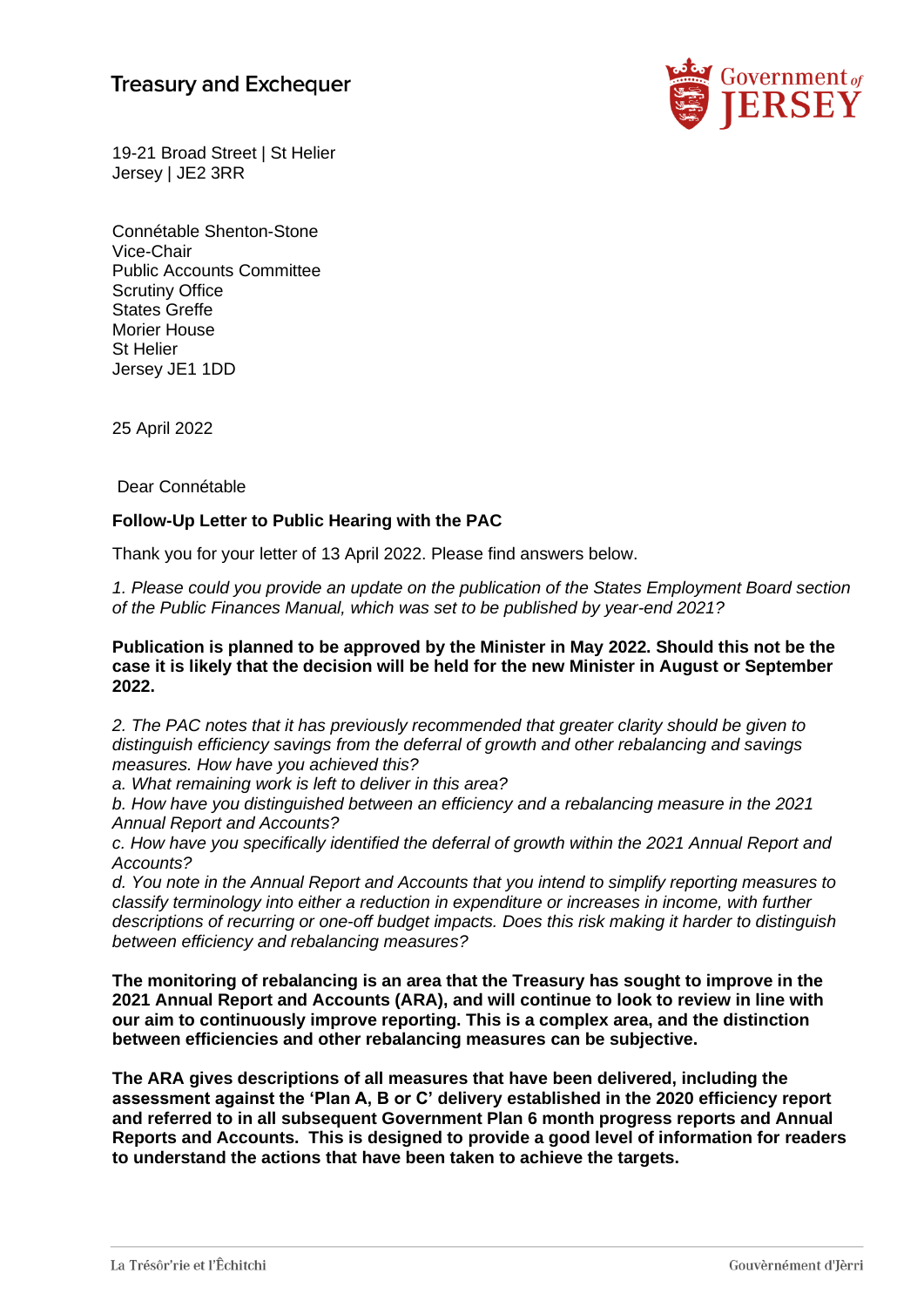#### **Offsetting the underspends of growth where projects were delayed or deferred was the exception with only limited instances of 'Plan C' approved by Ministerial Decision and reported in the 2021 Accounts.**

*3. The accountability report highlights a number of governance issues and risk themes. What are these main governance and risk themes? a. What action is being taken to mitigate these risks?*

#### **The main themes and mitigating actions are set out in the Accountability report, but I would be happy to give further detail on specific areas if useful.**

*4. How have you sought to incorporate new performance reporting tools, such as Service Performance Measures, into the Performance Reporting of the 2021 Annual Report and Accounts?*

*a. How have you incorporated performance measurements from previous years into the 2021 Annual Report and Accounts to improve the transparency around whether services have improved or not compared to pre-pandemic levels?*

**We have worked with colleagues in SPPP to develop the performance section, and the 2021 ARA is an incremental improvement on previous years. It includes more information on programme performance, as well as more (and better presented) data on service performance measures.**

**In response to a PAC recommendation on the 2020 Annual Report and Accounts, the Service Performance Measures are now presented in a tabular format. This has allowed for inclusion of three years' worth of data (2019, 2020 and 2021) where it was available, rather than just the current and prior year data reported in the 2020 Annual Report and Accounts.**

*b. What work has been undertaken to develop statistically robust baselines to support these comparators and drive increased use of trend analysis within States of Jersey reporting?*

**The Service Performance Measures are owned by departments and ultimately the department and Director General is responsible for their Service Performance Measures – they know their business best. The Service Performance Measures framework includes both baselines (e.g. of past performance) and targets ('what we want to achieve') for the current year.**

**The Director of Statistics and Analytics works with departments to develop their service performance measures. This has included ensuring that for 2022:**

- **service performance measures can be measured (this wasn't the case for some measures in 2020 or 2021);**
- **measures are focused on 'what matters' rather than 'what is available';**
- **baselines are provided for all measures where available, but that the lack of previous year data does not prevent the inclusion of new service performance measures (for 2022 a number of new service performance measures do not have baselines but do have targets ).**

**The Director of Statistics and Analytics has worked with departments on defining baselines. Setting sensible baselines is as much an art as a science; they should be stretching whilst still achievable. If a department is on a service improvement path it is not sensible to set the end-goal as the short-term target; it is perfectly reasonable to have stretching, but more achievable, interim goals in the meantime to help drive and motivate that change. At present there are probably too many unrealistically challenging short-term targets which leads to an inability to manage outcomes and expectations.**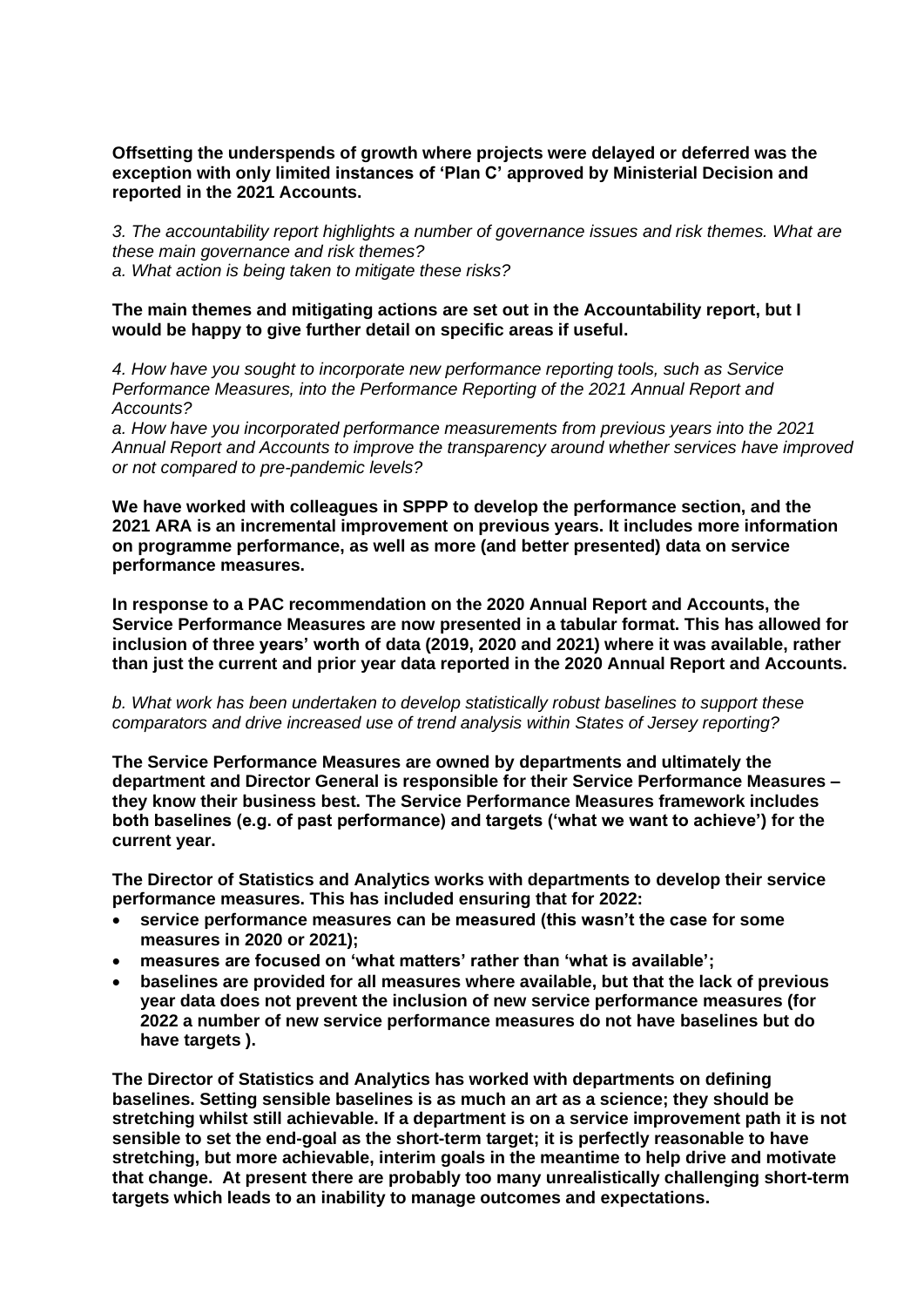### **A more important focus going forward is likely to be on the departmental targets rather than the baselines and whether these targets have been benchmarked to relevant comparators.**

*c. How did the introduction of quarterly performance reporting influence the composition of this year's annual report and accounts?*

**Quarterly reporting has had no direct impact on the composition of the 2021 Annual Report and Accounts other than these related outcomes.**

- **The value of quarterly collation and publication of Service Performance Measures is helpful in embedding performance management as an ongoing process with Departments and the Executive Leadership Team (ELT).**
- **It encouraged departmental management boards to review performance quarterly (if they were not already doing so), with a view to spotting issues and making management interventions earlier.**
- **The Service Performance Measures are reported to ELT once a quarter giving greater and earlier transparency on of outcomes.**

**The ARA is designed to be a summary of the year, presenting both performance and the financial outturn. The quarterly process has supported the quality of the performance measures.** 

*d. It was outlined in the Executive Response to the PAC's report on last year's annual report and accounts that only 'highlights' of service performance measures would be included in this year's edition. Do you intend to provide greater levels of detail in the 2022 Annual Report and Accounts and, if so, how?*

**The ARA 2021 runs to 411 pages and provides a significant amount of performance information for the public. This includes the Performance Report (which includes notably the 'Highlights' and Departmental Annual Reports), the additional information on the progress of Major and Strategic Projects (published at the same time as the ARA -** [States of](https://www.gov.je/government/planningperformance/budgetaccounts/2021/Pages/index.aspx)  [Jersey Annual Report and Accounts 2021 \(gov.je\)](https://www.gov.je/government/planningperformance/budgetaccounts/2021/Pages/index.aspx)**) and the Service Performance Measures (**[Performance Measures 2021 \(gov.je\)\)](https://www.gov.je/Government/PlanningPerformance/GovernmentPerformance/Pages/PerformanceMeasures2021.aspx)**. In addition, it is possible to provide specific additional performance information to PAC on request. We will continue to work with colleagues in SPPP to improve the content and format of the ARA to ensure that it is useful, understandable, digestible and proportionate .**

*e. How do you intend to account for performance measurements in the coming years, to ensure that they are benchmarked against years that are not disrupted by COVID-19? What is the longterm plan for this?*

**Most Service Performance Measures are baselined against a previous year or against Q4 in the previous quarter. There is no blanket solution for taking account of Covid-19 in setting baselines and targets. As an example, for exams such as GCSE and A-Levels it will be more appropriate to baseline to pre-pandemic levels of achievement rather than results from the last two years. In contrast, for bus passenger volumes it would not make sense to baseline against pre-pandemic levels of performance given the potential permanent shift to hybrid working (and thus less travel to work). For some measures (such as customer experience) the pandemic should not be a great influence. Departments generally understand their data and can make sensible judgements but, where needed, the Director of Statistics and Analytics works with departments to advise on sensible approaches on a measure-by-measure basis.**

**The Service Performance Measures have increased from around 150 in the 2020 Annual Report and Accounts to around 225 measures for 2021. Such growth is probably not**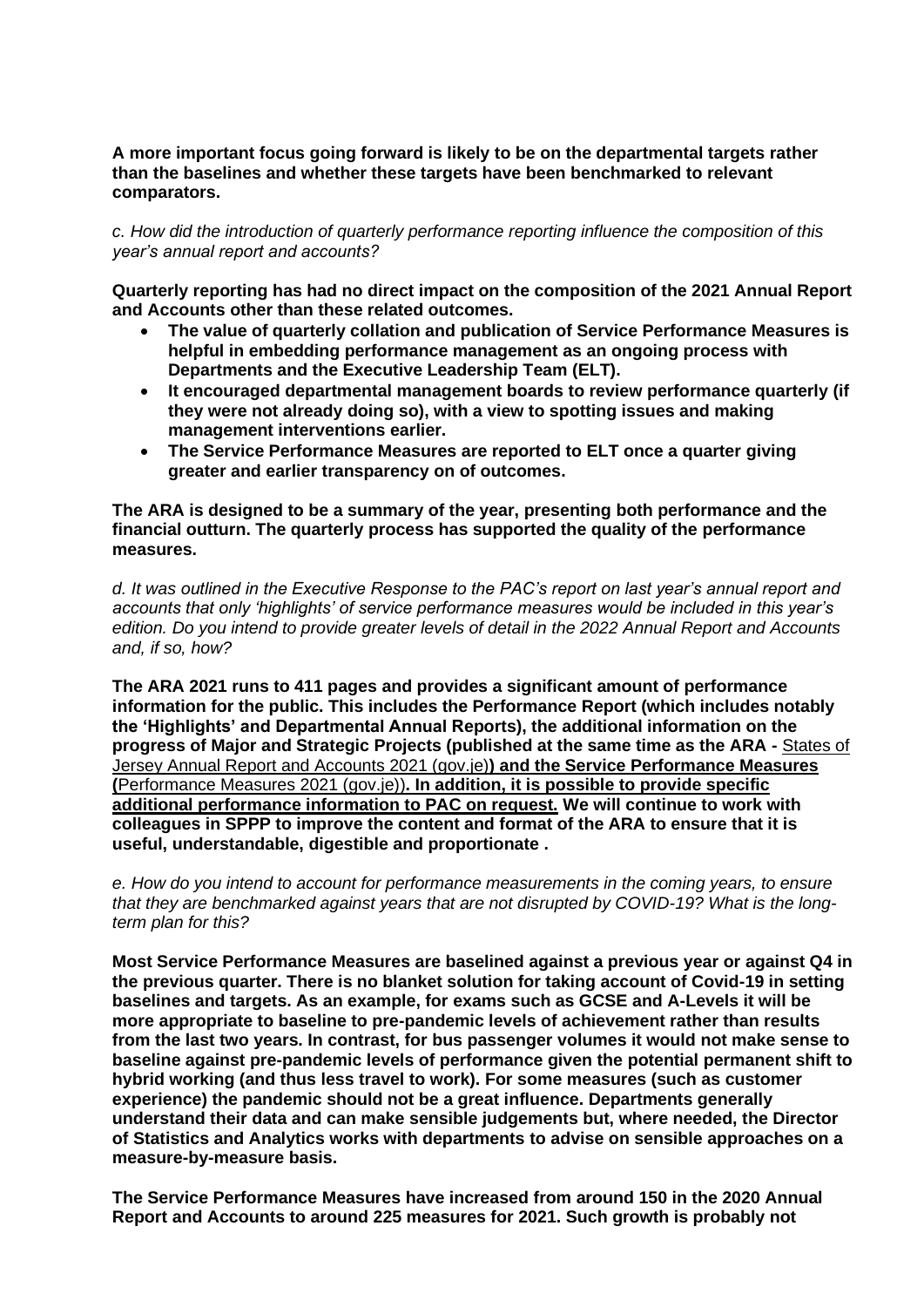**sustainable. We intend to review what is the best balance of government level data to publish in the Service Performance Measures, as compared to data published via Departmental dashboards as already happens with some departments (e.g. the HCS Quality and Performance Report).**

**Given that the Service Performance Measures are already published on the website quarterly, it might be more efficient to add the annual data to the website pages and refer to these from the Annual Report and Accounts whilst perhaps continuing to provide the departmental commentary on performance within the Annual Report and Accounts.**

**And finally, an important part of reporting of Service Performance Measures is to explain the in-year context, which could include identifying the impacts of COVID on measures.**

*5. The PAC notes that the States of Jersey spent £727,634 on exit packages for 21 individuals in 2021, compared with £1,282,709 for 34 individuals in 2020.* 

*a. The PAC notes that the Voluntary Release Scheme saw 17 approved business cases from 129 applications. Is the difference between the number of applications and approved cases unexpected and/or unusual?*

**In developing the scheme, adapting a similar scheme from previous years, the States Employment Board consulted with Treasury and Exchequer to ensure unambiguous rules were applied to business cases. This included a first stage of review by the employing department. It should also be noted that some business cases were rejected at the first stage (by the employing department) for a variety of reasons including capacity to deliver services, hard to recruit positions and financial savings already committed.**

**The number of applications received was not seen as unusual given thatmany of these came from people who had either previously requested, were known to have been considering leaving or those thinking about retirement. The number of applications is less than 2 per cent of the total workforce, which is in line with expectations.** 

*b. When can the PAC expect settlement agreements to be approved?*

**These are already approved, and that is why they are reported in the Annual Report and Accounts (ARA) for 2021.** 

**Since the completion of the ARA, one individual has now withdrawn their application.** 

*c. Do you intend to provide a separate cost of the severance packages in the 2022 Annual Report and Accounts to assist in determining the overall performance of this Scheme, and how the size of these packages compares to severance packages agreed outside of this scheme?*

**A scheme for use in 2022 has not yet been agreed. Any costs incurred will relate to the 2021 scheme.** 

*6. Have any recommendations for improvement been provided to you by Mazars regarding the quality or transparency of the 2021 Annual Report and Accounts? If so, please provide details.*

**While no formal recommendations have been made at this stage, we have a constructive relationship with Mazars and will work with them in the planning of the 2022 ARA as part of the continuous improvement of the content. The C&AG, Risk and Audit Committee and Mazars all provided feedback on earlier drafts of the 2021 ARA, most of which recognised the positive steps taken over recent years to develop the content. Some feedback did lead**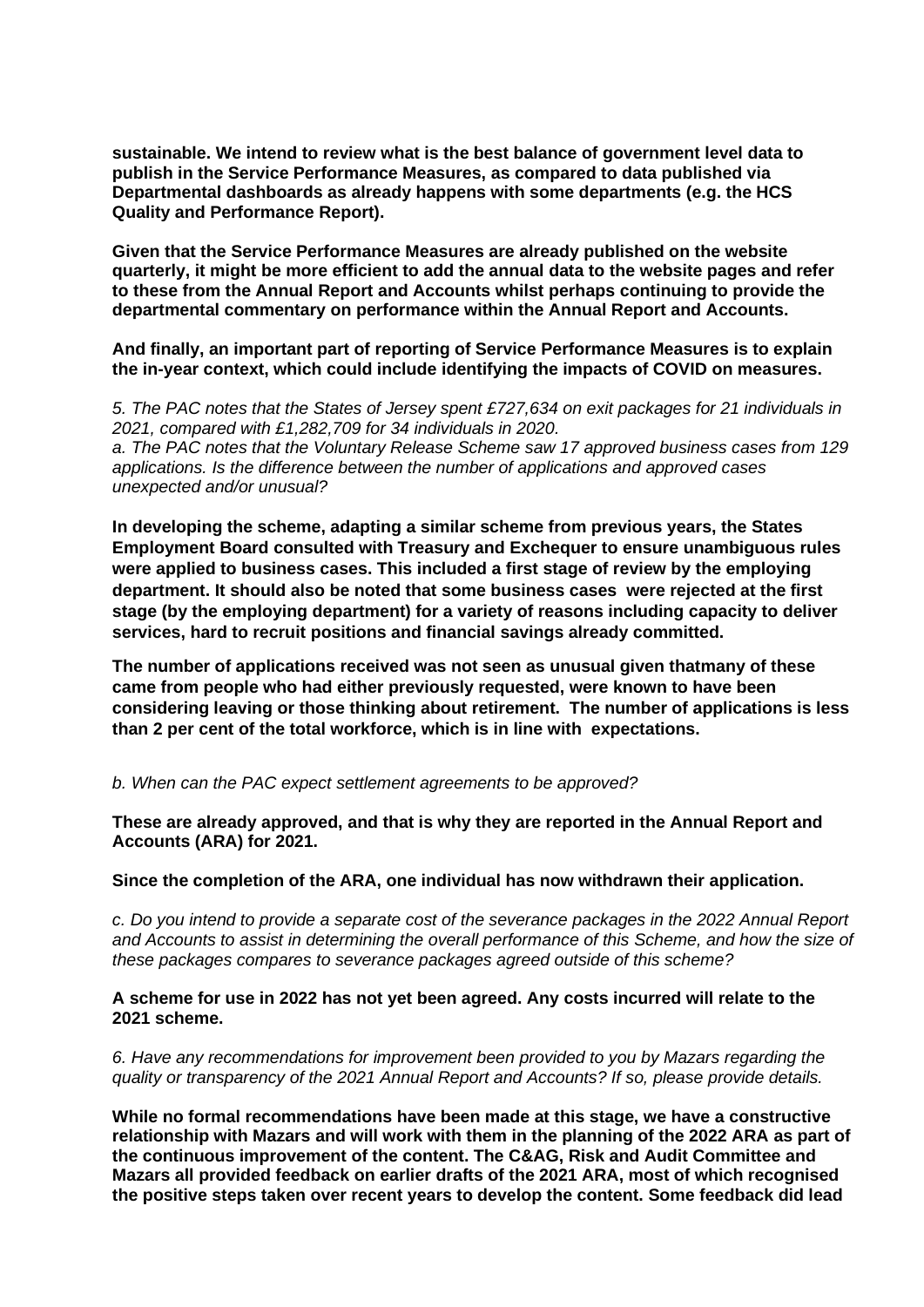**to enhancements in the final version and points were recognised to take forward into future year developments.**

**The key feedback from the C&AG that will be considered for future reports was around providing effective reporting against the planned activities in the performance report to ensure readers understand performance in context. Likewise, it was recognised that there is an element of duplication as a result of including individual departmental commentaries. We are considering ways of addressing this including referencing more detailed reporting hosted on the gov.je website.**

*7. Do you believe that the revenue received by the States of Jersey from the sale of assets such as JT's Internet of Things is clearly presented within the Government Plan, and how could this be improved?* 

*a. What areas of improvement do you believe could be made to tracking and reporting on the sale of assets within future Annual Reports and Accounts?*

#### **I believe that these matters were clearly presented in the narrative of the report, with sales of assets being accounted for in line with accounting standards.**

*8. Please could you provide to the PAC a breakdown of the key sources of revenue raised through GST, and would you intend to publish this?*

#### **The three main components of GST are:**

- **On-Island GST – for example that applied to goods purchase in a local shop**
- **Import GST – GST incurred on items imported into the Island**
- **ISE fees – a fee payable by an entity who mainly serves non-resident of Jersey. [\(https://www.gov.je/TaxesMoney/GST/InternationalServiceEntities/Pages/Understandin](https://www.gov.je/TaxesMoney/GST/InternationalServiceEntities/Pages/Understanding.aspx) [g.aspx\)](https://www.gov.je/TaxesMoney/GST/InternationalServiceEntities/Pages/Understanding.aspx)**

**Where available the following information is based upon actual returns received for a year of assessment and therefore may differ to that shown in the States Accounts.**

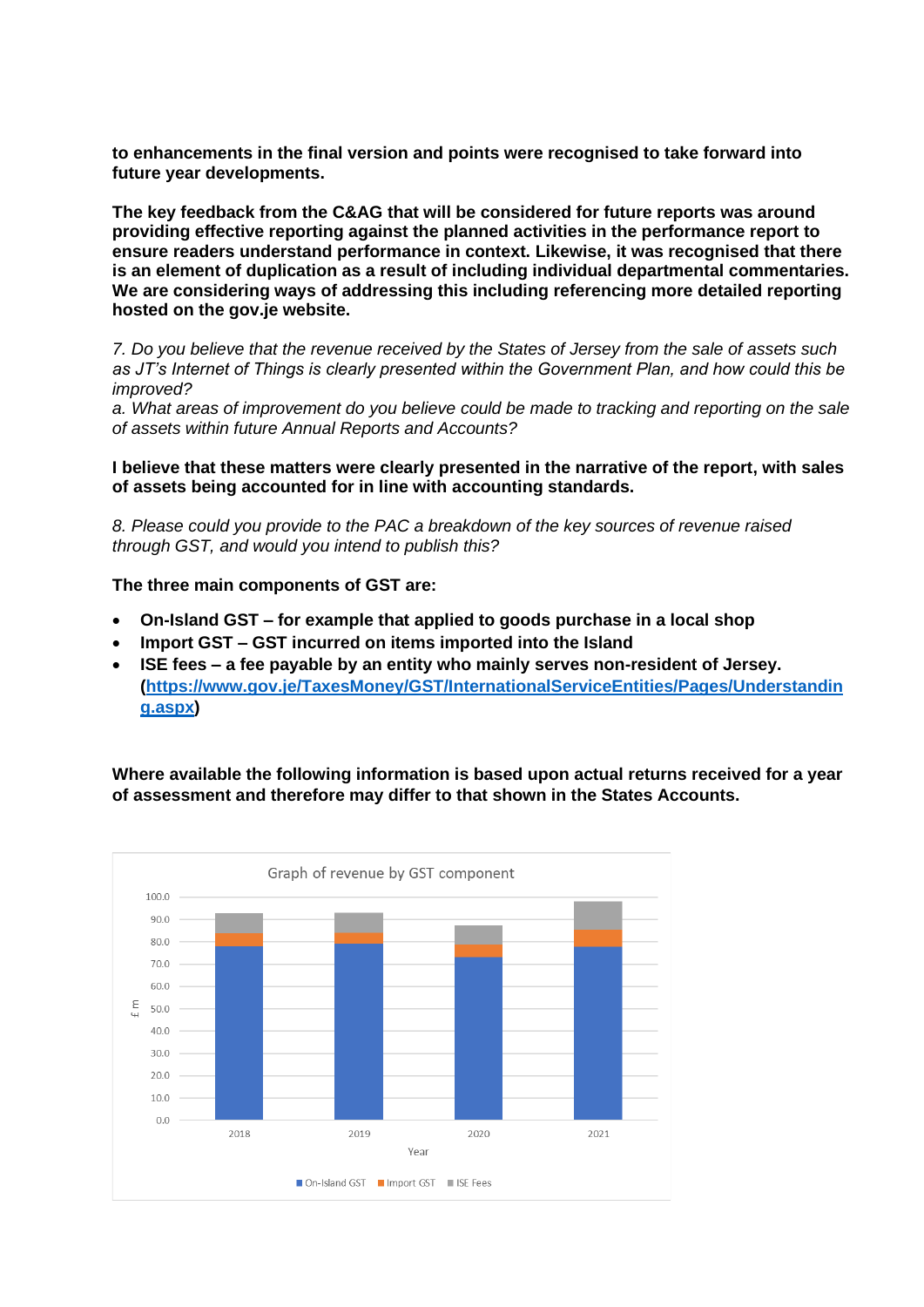| <b>Category</b>   | 2018 | 2019 | 2020 | 2021     |
|-------------------|------|------|------|----------|
|                   | £ m  | £ m  | £ m  | $E \, m$ |
| On-Island GST     | 78.1 | 79.2 | 73.3 | 77.8     |
| <b>Import GST</b> | 5.8  | 4.9  | 5.6  | 7.6 I    |
| <b>ISE</b>        | 9.0  | 8.9  | 8.7  | 12.6     |
| <b>Total</b>      | 92.9 | 93.0 | 87.6 | 98.1     |

Information by Standard Industrial Classification (SIC) code is only available for On-Island GST as below:

| <b>SIC Category</b>                                                   | 201  | 201    | 202      | 202    |
|-----------------------------------------------------------------------|------|--------|----------|--------|
|                                                                       | 8    | 9      | $\bf{0}$ | 1      |
|                                                                       | £ m  | £ m    | £ m      | £ m    |
| A - Agriculture, Forestry and Fishing                                 |      | 0.1    | 0.3      | 0.2    |
| B - Mining and Quarrying                                              |      | 1.2    | 1.2      | 1.1    |
| C - Manufacturing                                                     | 2.2  | 2.1    | 2.1      | 2.2    |
| D - Electricity, Gas, steam and Air Conditioning<br><b>Supply</b>     |      | 5.4    | 5.5      | 5.9    |
| E - Water Supply, Sewerage, Waste Management                          | 0.8  | 1.0    | 1.4      | 1.4    |
| F - Construction                                                      | 6.0  | 8.0    | 7.0      | 7.6    |
| G - Wholesale and Retail Trade; Repair of Motor<br>Vehicles           |      | 36.7   | 36.4     | 36.6   |
| H - Transportation and Storage                                        |      | 0.7    | 0.5      | 0.3    |
| I - Accommodation and Food Service Activities                         | 6.9  | 7.3    | 4.0      | 5.6    |
| J - Information and Communication                                     |      | 1.7    | 1.7      | 1.7    |
| K - Financial and Insurance Activities                                |      | 12.4   | 12.1     | 13.8   |
| L - Real Estate Activities                                            |      | $-1.0$ | $-0.9$   | $-1.4$ |
| M - Professional, Scientific and Technical Activities                 |      | 4.7    | 4.6      | 5.5    |
| N - Administrative and Support Service Activities                     |      | 3.6    | 3.2      | 3.4    |
| O - Public Administration and Defence                                 |      | $-5.6$ | $-6.7$   | $-7.4$ |
| P - Education                                                         |      | 0.1    | $-0.1$   | $-0.1$ |
| Q - Human Health and Social Work Activities                           | 0.3  | 0.1    | 0.1      | 0.3    |
| R - Arts, Entertainment and Recreation                                |      | 0.9    | 0.7      | 0.7    |
| S - Other Service Activities                                          |      | 0.5    | 0.5      | 0.6    |
| T - Activities of Households as Employers                             |      | 0.0    | 0.1      | 0.1    |
| U - Activities of Extraterritorial Organisations and<br><b>Bodies</b> |      | 0.1    | 0.1      | 0.1    |
| Other                                                                 |      | $-0.8$ | $-0.4$   | $-0.4$ |
| <b>Grand Total</b>                                                    | 78.1 | 79.2   | 73.3     | 77.8   |

*a. Please could you confirm your intention to provide a graph on comparative financial performance between 2021 and pre-pandemic years, and will this be published?*

**During the briefings on the ARA 2021 we used the following graph to illustrate the overall income trend throughout the period of the pandemic. Whilst in GP21 income forecasts were significantly lower due to the uncertainties of the pandemic, we reflected an improved**